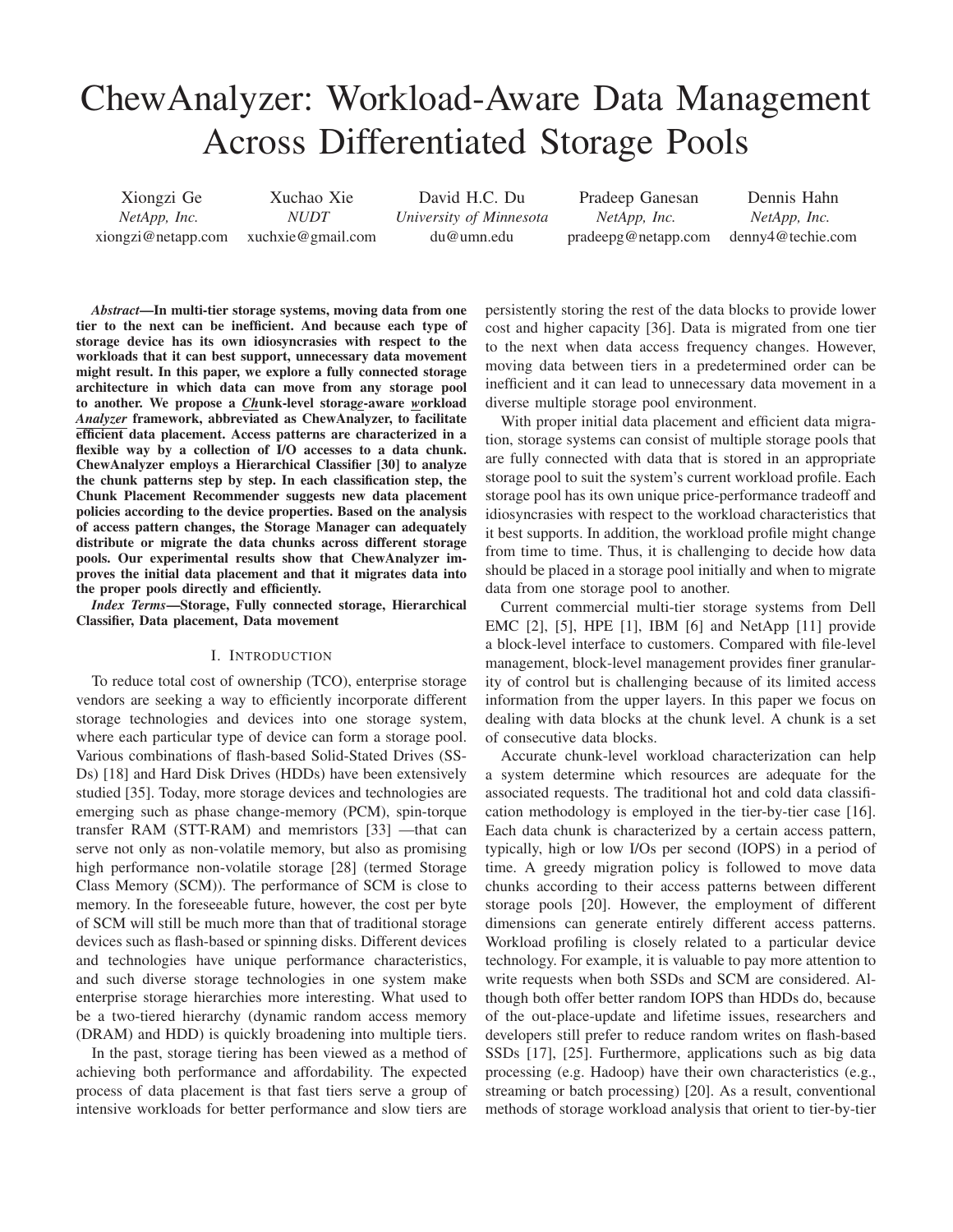TABLE I STORAGE I/O WORKLOAD CHARACTERIZATION DIMENSIONS.

| $I/O$ size               |
|--------------------------|
| I/O Intensity            |
| Read/Write ratio         |
| Randomness/Sequentiality |
| Local-access             |

cases do not apply to multiple differentiated storage pools.

In this paper, to explore data access patterns in such a fully connected topology, we propose a *Ch*unk-level storag*e*-aware *w*orkload *Analyzer* framework, abbreviated as ChewAnalyzer. Specifically, we make the following contributions:

- A detailed experimental study of several enterprise block I/O traces that also shows the shortcomings of the existing methods of profiling block-level workloads
- A framework to conduct cost-effective data management across multiple differentiated storage pools by using a Hierarchical Classifier [30]
- A trace-driven evaluation with SCM, SSD and HDD to show the improvement that ChewAnalyzer contributes

# II. I/O WORKLOAD ANALYSIS

Unlike the workload analyses for caching, we focus on data access characteristics over longer durations. Page-level cache replacement policies usually make quick and heuristic decisions that are based on temporal changes to impel memory. The decisions for data movement in large-scale heterogeneous storage systems are more cautious and generally perform at predetermined intervals (by the hour or by the day) or on demand.

# *A. Preliminary I/O Workload Analyses*

To analyze the I/O traces, generally, we divide the entire storage space into fixed-size or variable-size chunks. For our study, we focused on fixed-size chunks. We then characterized the collection of I/O accesses to each chunk in a constant epoch (time window). The major dimensions that we used are summarized in Table I. I/O intensity means the average number of accesses during a time window. The Read/Write ratio is used to classify read- or write-dominated patterns. We study I/O randomness/sequentiality through different sequential detection policies [24]. High local-access ratio [4] describes a scenario in which most of the requests concentrate on certain data blocks in a chunk. For example, an overwritten pattern means a high degree of local access of write requests. The access patterns are defined from one or multiple dimensions. To quantify the internal characteristics, we defined four different classifications of chunk access patterns, as shown in Table II. Taxonomy rule 1 is based on the intensity. Taxonomy rule 2 is based on the degree of the sequentiality and randomness. Taxonomy rule 3 combines the aforementioned two dimensions, sequentiality and randomness, with theread/write ratio. Taxonomy rule 4 differentiates various write patterns, considering sequentiality and local-access simultaneously.



Fig. 1. Chunk access frequency cumulative distribution function (CDF).

# *B. I/O Traces*

We characterized a set of block-level IO traces that were collected from two kinds of enterprise storage systems. The IO traces that wereused in ChewAnalyzer include:

- MSRC traces. The Microsoft Research Cambridge (M-SRC) block-level IO traces collected I/O requests on 36 volumes in 13 servers in about one week [9].
- NetApp traces. Two kinds of NetApp block-level IO traces were collected on NetApp®E-Series disk arrays [10]. One was from a Hadoop Distributed File System (HDFS) server that ran for about 8 hours. The other came from a backup server that ran for about one day.

# *C. Observations*

Observation 1: Access patterns at the chunk level might be predictable over long periods.

Table III summarizes the I/O traces from the two storage systems. Chunk size was set to 1024MB. We calculated the total I/O count and I/O size in each chunk. Then we sorted them based on the accumulative I/O count and I/O size, respectively. For example, "Access to Top 5% I/O" means the ratio of the number of I/Os in the top 5% of chunks that have the most I/O accesses to the total I/O number in all the chunks. "Access to Top 5% Data" means the ratio of the total I/O size of the top 5% of chunks that have the greatest accumulative I/O sizes to the size of all the I/Os. In most cases, most of the accesses concentrate on a small portion of the data. Thus, we can improve data movement mainly by paying more attention to these active chunks. We set a tuple of thresholds to distinguish the I/O intensities of Taxonomy rule 1 in Table I (i.e., non-access means zero access, inactive means fewer than two accesses in a time window, and the rest are active). Figure 1 shows the function of chunk access frequency cumulative distribution for different I/O workloads. It shows that the inactive data chunks in most cases were rarely accessed (less than twice in a 30-minute time window). Therefore, we can place them on HDDs. More surprisingly, most of the data chunks were never accessed in most of the periods. Therefore, these data chunks can reside on HDDs, they also can be grouped together and can be managed with a bigger chunk size.

The existing work of workload analysis shows that the active data set remains for a long duration in most of the workloads [27]. This case is similar to Taxonomy rule 1 in Table II. We studied the access patterns of different workloads based on Taxonomy rule 3 in Table II. Sequential detection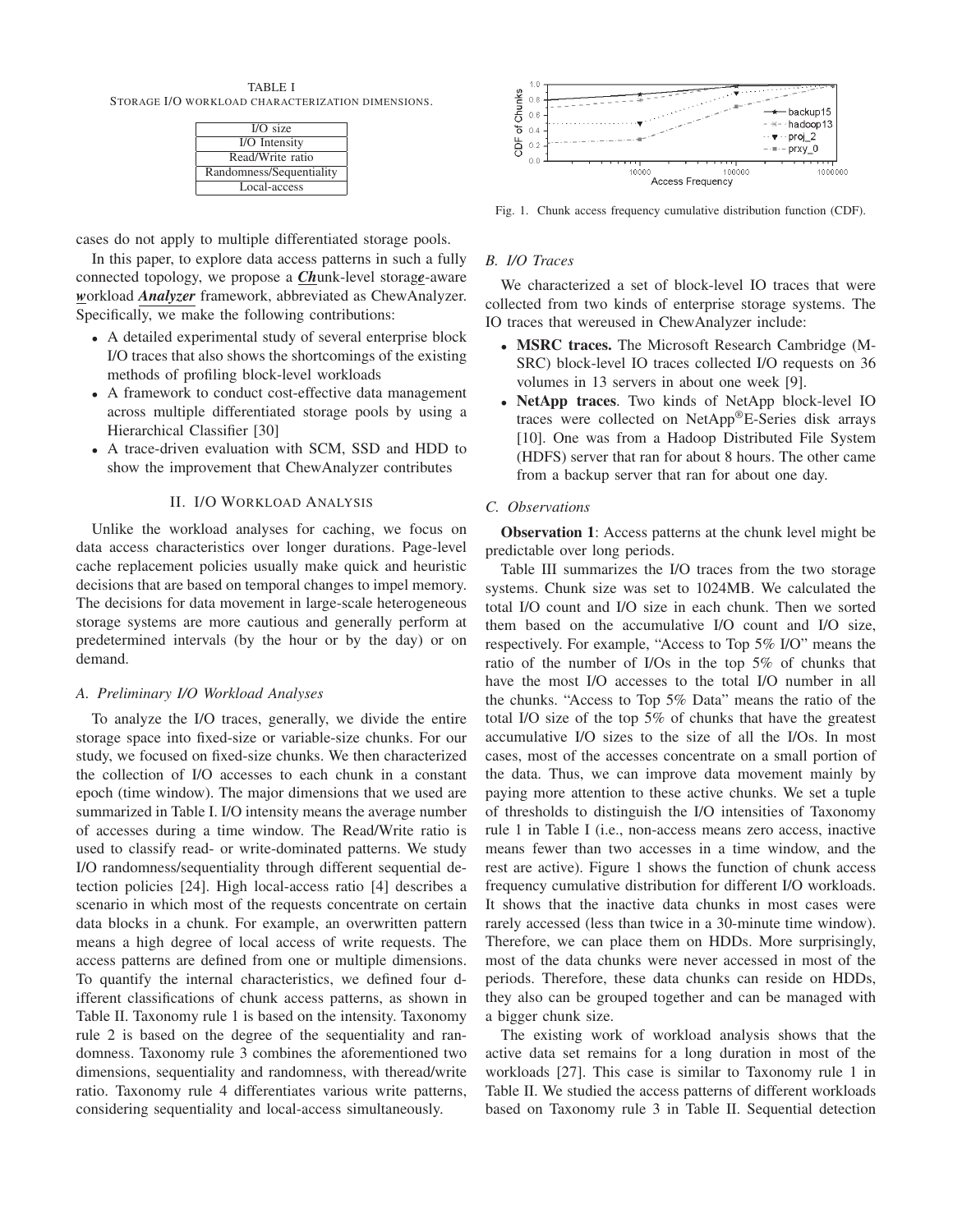| <b>TABLE II</b>                               |  |
|-----------------------------------------------|--|
| CHUNK ACCESS PATTERN CLASSIFICATION EXAMPLES. |  |

| Taxonomy rule 1 | Non-access       | <b>Inactive</b>    | Active       |
|-----------------|------------------|--------------------|--------------|
| Taxonomy rule 2 | Sequential       | Random             |              |
| Taxonomy rule 3 | Sequential       | Random Read        | Random Write |
| Taxonomy rule 4 | Sequential write | Fully random write | Overwritten  |

TABLE III SUMMARIZATION OF I/O TRACES.

| Trace                 | $R/W$ (GB)     | R/W IO Ra- | Top<br>Access to | Top<br>Access to | Top<br>Access to | Top<br>Access to |
|-----------------------|----------------|------------|------------------|------------------|------------------|------------------|
|                       |                | tio        | 5% IO (%)        | $20\%$ IO $(\%)$ | 5\% Data $(\%)$  | 20% Data $(\%)$  |
| $proj_2$              | 1015.95/168.68 | 7.07       | 21.02            | 48.24            | 14.32            | 45.14            |
| $prxy_0$              | 3.04/53.80     | 0.03       | 65.24            | 94.43            | 54.33            | 89.15            |
| hadoop13              | 189.31/422.31  | 4.17       | 13.31            | 43.27            | 31.27            | 56.67            |
| $backu$ <sup>15</sup> | 161.98/194.9   | 1.55       | 59.79            | 96.39            | 59.63            | 97.67            |

was implemented by identifying the distance between the Logical Block Address (LBA) of two consecutive requests (512 KB used in [20]). The results of analytical chunklevel characterization of these IO traces show that the access patterns of many chunks and of some of the adjacent chunks can be regular in a period of time, which can potentially be used to optimize data management in a heterogeneous storage system.

On the one hand, repetitive patterns occur in many of the chunks. For traces like hadoop13, backup15 and proj 2, the patterns repeat in a 10-minute, 1-hour, and 1-day duration, respectively. With such information, we can predict the future access patterns and migrate data accordingly. The access patterns we analyzed in this model tended to be stable over long durations. For example, the random write access pattern always concentrated on certain chunks and repeated occasionally. In  $prxy_0$ , we found that 10% of the chunks stay mostly in a random write pattern. Therefore, if a storage system has enough free SCM space, it is best that we place these chunks on SCM. On the other hand, the correlation between chunk accesses is similar to the spatial locality in a cache study but in a much longer period. This observation inspires us to define proper patterns and to match each of them to a certain type of device.

Observation 2: Chunk access pattern might not change linearly.

A previous study of tiered storage employed a heat-based approach [16] to guide the data movement between tiers. The most common metric is the access frequency (i.e., the heat) of a chunk [20]. Data is moved based on the chunk temperature and data access intensity is supposed to increase gradually. Based on this assumption, data migration is carried out in a slow and conservative way. However, because of bursty I/Os, the access intensity in certain chunks might not increase or decrease linearly. In some cases, the access pattern is only moderately hot and stable for a while without the appearance of obvious intense or cold patterns. Moreover, in many cases, certain access patterns occur suddenly but also disappear quickly. And current big data processing applications have their own access characteristics. On an HDFS data server,

#### Window (Time Interval=1 Hour)

| Chunk<br>$\overline{a}$<br>(Size<br>Ш<br>568 | n<br>256<br>512<br>8192<br>8193<br>8194<br>8195<br>8196<br>8197<br>8198<br>8199<br>8200<br>8201<br>8202 | <b>MWWWWWWWWWWWWWWWWWWWW</b><br>*************************<br>,,,,,,,,,,,,,,,,,,,,,,,,,,,,<br>WSsssssssssSssssssssssssss<br>sssssssagSsssagsssss I<br>$_{I}$ $_{IS}$ gepetitive<br>IsssssssssSsssssssssssssr<br>SS<br>R<br>Sssssssssssssssssssssssr<br>Ssssssssssss s ssssssss<br>333 33333333 3 33333333<br>I s ss<br>3333 3 333333 |            |           | s<br>32969<br>32970<br>s<br>32971<br>.ss<br>32972<br>s<br>$ss$ <sup><math>\overline{\mathbf{w}}</math></sup><br>32973<br>32974<br>s<br>SS<br>32975<br>32976<br>s<br>32977<br>s<br>SS<br>32978<br>32979<br>s<br>RS<br>32980<br>s ≅<br>32981<br>32982<br>s |  |                            |           |
|----------------------------------------------|---------------------------------------------------------------------------------------------------------|-------------------------------------------------------------------------------------------------------------------------------------------------------------------------------------------------------------------------------------------------------------------------------------------------------------------------------------|------------|-----------|----------------------------------------------------------------------------------------------------------------------------------------------------------------------------------------------------------------------------------------------------------|--|----------------------------|-----------|
|                                              | <b>Pattern Name</b>                                                                                     |                                                                                                                                                                                                                                                                                                                                     | Symbol     | Ratio (%) | 32983<br><b>Pattern Name</b>                                                                                                                                                                                                                             |  | <b>SS</b><br><b>Symbol</b> | Ratio (%) |
|                                              | Non-access                                                                                              |                                                                                                                                                                                                                                                                                                                                     | $\epsilon$ |           | <b>Fully Rdm Read</b>                                                                                                                                                                                                                                    |  | ÷                          | 7.71      |
|                                              | Inactive                                                                                                |                                                                                                                                                                                                                                                                                                                                     | Ÿ          | 5.57      | <b>Fully Rdm Write</b>                                                                                                                                                                                                                                   |  | 'w'                        | 9.80      |
|                                              | Seq. Read                                                                                               |                                                                                                                                                                                                                                                                                                                                     | 'S'        | 15.23     | Re-read                                                                                                                                                                                                                                                  |  | 'R'                        | 5.86      |
|                                              | Sea. Write                                                                                              |                                                                                                                                                                                                                                                                                                                                     | 's'        | 55.55     | Overwritten                                                                                                                                                                                                                                              |  | 'W'                        | 0.27      |

Fig. 2. Diagram of chunk access patterns in consecutive time windows for the backup15 trace.

I/O requests are usually read sequentially from disks and are accessed randomly over and over as shown in Figure 2. After analyzing these cases, it is difficult to presume that data access will follow a hot-to-warm-to-cold pattern.

Data flows tier by tier might be inefficient in a storage system that incorporates diverse storage pools. Movement of data from one tier to the next tier not only increases data migration cost, but it also creates potentially unnecessary downstream and upstream data movement. This movement might waste the valuable I/O bandwidth between tiers. For example, if a chunk that is initially in the slowest tier becomes hot, it has to go through a middle tier before it movesg to the fastest tier. Considering the different intrinsic properties of each storage device, there might not be a linear order that can be arranged in these devices.

### III. THE FRAMEWORK OF CHEWANALYZER

# *A. Overview*

Let's consider a configuration with multiple storage pools. To overcome the shortcomings of tier by tier data management, the storage pools are fully connected so that data can be moved between any two of them. Suppose that we have n storage pools. Figure 3 presents an overview of ChewAnalyzer in that scenario. The I/O Monitor keeps collecting the necessary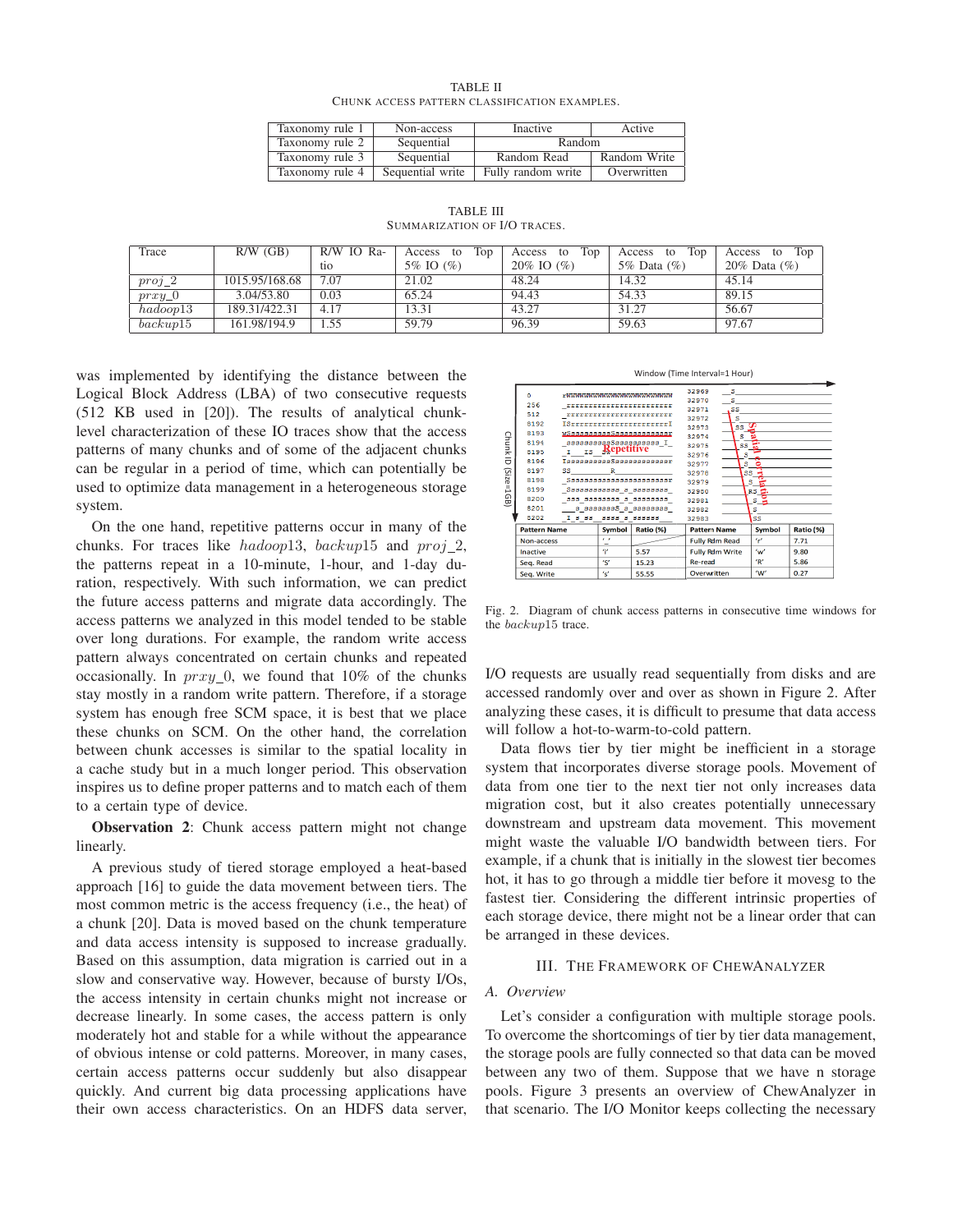I/O access statistical information in real time. It monitors the incoming I/O requests and tracks the performance results of request executions on the storage devices such as the latency of each request and the queue length of each storage pool. Then ChewAnalyzer analyzes the I/O access information mainly through two major components, a Hierarchical Classifier (HC) and a Chunk Placement Recommender (CPR).

The HC [26], [30] is used to perform flexible access pattern classification for each chunk according to a list of predefined taxonomy rules. ChewAnalyzer uses HC to find the appropriate chunks to place on the fastest pool (e.g. SCM) and then to select chunks to place on the second-fastest pool and so on, until all the data chunks have been placed. The HC process is triggered during selection of data chunks on multiple storage pools (target pools). HC groups data chunks into a set of categories on the basis of one taxonomy rule at each level. A taxonomy rule is defined as a dimension.

We build a benchmark tool to calculate the relative weight values in one dimension for various types of devices. Then we use a threshold to partition chunks based on their weighted values, as shown in Figure 3. After one classification level is finished, CPR looks up the status of the target pools and recommends data placement policies based on the Pattern-to-Pool Chunk Placement Library. If the available storage space and available performance capability in the targeted pools are sufficient for CPR to generate final data placement policies, chunk pattern classification and detection in HC stop at this level. Otherwise, the next hierarchical classification in HC is triggered. After HC finishes, each chunk is selected to be placed in a certain targeted pool. Finally, the placement policies are delivered to the Storage Manager, which makes the final decisions about data movement. In the next section, we describe this process in detail.



Fig. 3. Overview of ChewAnalyer.

# *B. ChewAnalyzer Deployment: HC and Chunk Placement*

To classify a large set of chunks into different access patterns, ChewAnalyzer uses a Hierarchical Classifier (HC) [26], [30] instead of a flat classifier to group chunks level by level. To explain the HC methodology, we first introduce several notations in Table IV.

TABLE IV NOTATIONS IN CHEWANALYZER.

| <b>Notation</b>        | <b>Definition</b>                           |
|------------------------|---------------------------------------------|
| chunk(i)               | The $i-th$ chunk                            |
| $\boldsymbol{n}$       | The total number of pools                   |
| X                      | The total number of chunks                  |
| d.                     | The total number of dimensions for chunk    |
|                        | characterization                            |
| $n_{\cdot}$            | The total number of storage pools           |
| Size(i)                | The size of chunk $i$                       |
| FreeSpace(i)           | The total free space on the $i-th$ pool     |
| Performance(i)         | The current required performance value on   |
|                        | the $i - th$ pool [20] (IOPS, throughput)   |
| Peak(i)                | The peak performance of the $i-th$ pool     |
| dimension <sub>i</sub> | The $i-th$ dimension for workload profiling |
| h.                     | The depth of HC                             |
| $P_{status}(i)$        | The status of the $i-th$ pool               |

We use the set,  $D$ , to represent all the workload characterization dimensions that are used in ChewAnalyzer, denoted as:

$$
D = \{dimension_i\}, 1 \le i \le d \tag{1}
$$

D includes the normal dimensions (e.g. I/O intensity) in Table I for chunk level I/O access characterization. Then at each level, we define a taxonomy rule to partition the chunks into different groups on the basis of their access patterns. The dimension that is used in each taxonomy rule determines the results of the partitions. The idiosyncrasies of each storage pool are respected in defining the taxonomy rules. In this paper, to define a taxonomy rule, we introduce a metric and the relative weight.

To quantify the access differences among diverse storage devices, we develop a benchmark tool with pre-configured access patterns and run it on different devices to measure the performance. For each dimension, we calculate the relative weight for each type of device. This process is known as pattern-to-pool assertion by treating each storage device as a black box. We then compare the performance results to get the performance differences, or weights. For example, if we have two storage pools, SSD and SCM, their read/write accesses perform differently. We run our benchmark tool to find the average read and write performance for SSD and for SCM individually. Based on the average performance for each device, we obtain the weights of a write request and of a read request on SSD and on SCM. Other factors, such as device lifetime, can also be considered. For example, flash-based SSDs are more sensitive and more fragile for write patterns, so we can amplify the weight value by  $w0$ . The weight of write to read on SSD can be calculated as:

$$
Weight\_ssd(write) = Weight\_ssd(read) * w0 \quad (2)
$$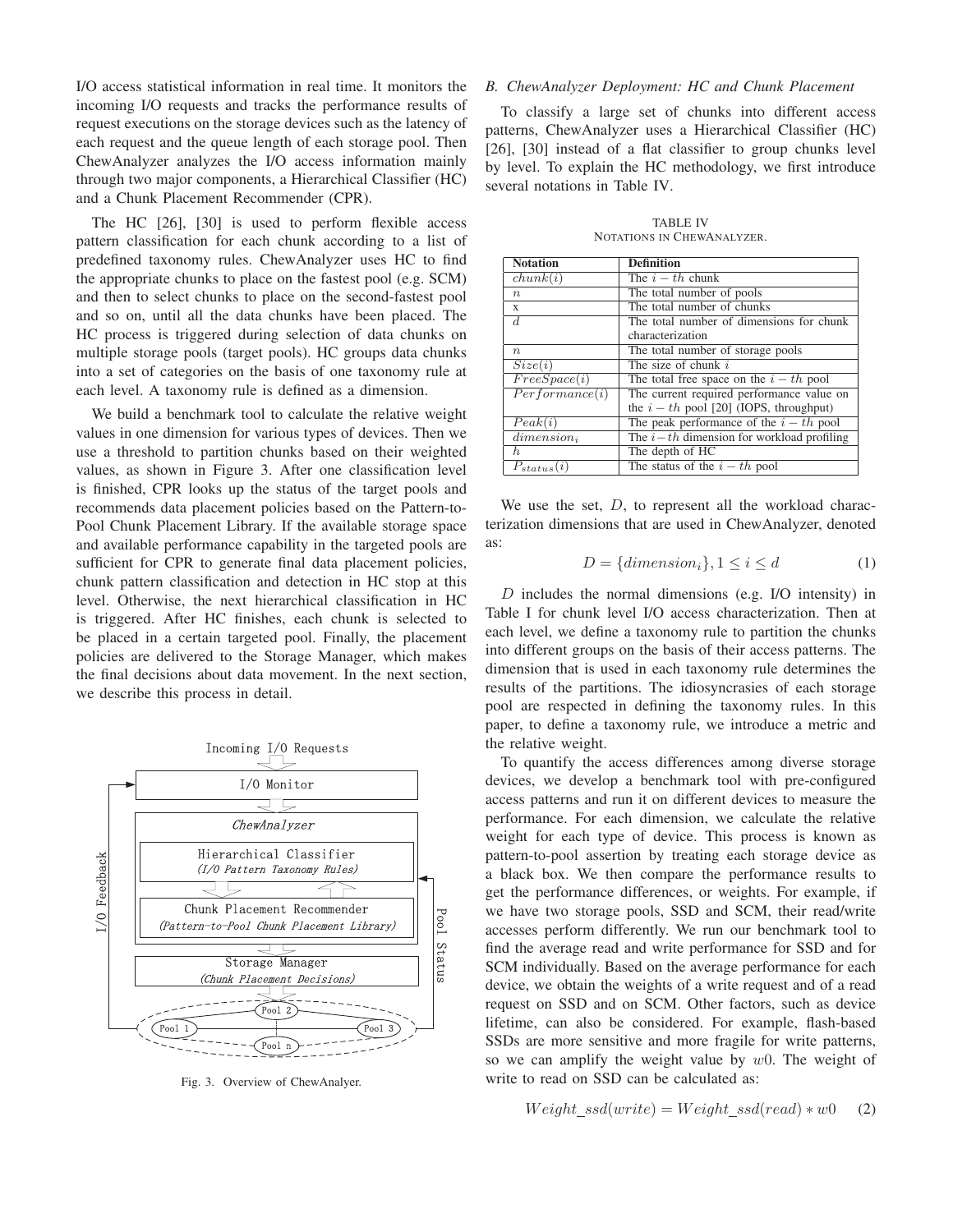The weight value of each access on a chunk is determined by the dimensions in the current level and in the previous levels as well. We define a weight function of the access,  $x$ , in dimension<sub>i</sub> as  $W_i(x)$ . In level 1, if we use dimension<sub>i</sub> to characterize the access pattern, the weight of access  $x$  on  $chunk(i)$  is:

$$
Weight(x)(1) = W_j(x)
$$
\n(3)

In level  $k + 1$ , if  $dimension_{\alpha}$  is used, the total weight of x on  $chunk(i)$  can be calculated as:

$$
Weight(x)(k+1) = Wq(x) * Weight(x)(k)
$$
 (4)

The total weight on  $chunk(i)$  is accumulated by the total accesses on this chunk.

Chunk placement decisions are closely related to the pool status. If, and only if, the required resources of all the chunks are met in a pool, the placement decisions are considered to be valid. The performance ability of the pool is a factor in achieving acceptable Quality of Services (QoS) for the requests. We employ the approximate performance metric as in [20] by considering both IOPS and throughput. We define the current pool status as an AND operation of both free space and the available performance of this pool, denoted as:

$$
P_{status}(i) = FreeSpace(i) \&\& (Peak(i) - Performance(i))
$$
\n(5)

The pool status includes the remaining free space of each pool as  $FreeSpace(i)$  and the total available performance ability of each pool. If both are positive numbers, the placement policies are valid.

After we finish the computation of the weight value at a certain level, a set of thresholds based on the storage space of each pool is used to partition the chunks. These thresholds are usually set based on the Pattern-to-Pool Chunk Placement Library.

We build a Pattern-to-Pool Chunk Placement Library to guide ChewAnalyzer to make data placement decisions. This library takes into consideration the idiosyncrasies of each storage pool. For example, an SSD pool might be suitable for random read accesses, but it is also fitting for sequential read I/Os. For a single-level cell (SLC)-based flash pool, random write I/Os are still good candidates. There might be priorities for the CPR to determine which one should be selected first. To set each weight value, we can also consider the penalty of putting the chunks with such patterns into the pool, such as the lifetime impact, power consumption and so on.

When the chunk-level I/O access information arrives, Chew-Analyzer chooses one dimension to divide the chunks into several pattern groups. For example, if HC uses the I/O intensity dimension, it partitions the data chunks into n groups at most (because we have n pools) based on the number of I/O accesses. It can contain fewer than n groups as long as the storage pools can keep all the chunks. If the results are not sufficient for the Storage Manager to make a data placement decision, another dimension is added to partition the chunks in the next level. If HC goes to the last level, ChewAnalyze selects the chunks to place in different pools.

The ordering of taxonomy rules to build the HC plays an important role in classification efficiency. To fully utilize the resources, ChewAnalyzer strives to completely fill the fastest pool with data chunks. Thus, HC first chooses one dimension to sieve the chunks that can be served better on the fastest pool than on the rest of the pools. If the sieved chunks cannot all be kept on the fastest pool, HC goes to the next level, using another dimension to partition further. For example, for the SCM pool, it is preferable to keep as many data chunks as possible that are going to be accessed, so we use I/O intensity to select the most active data chunks for placement into SCM. It is better to place chunks with random write patterns on SCM than to place random read chunks on SCM, if both intensities are almost equal.

ChewAnalyzer employs hierarchical taxonomy rules to classify and to characterize chunks. The major advantage of using HC is to divide the chunks into different categories progressively. When HC has reached the highest level, some chunks might not have not satisfied all the top placement policies from the Pattern-to-Pool library. In that case, the placement decisions start from the fastest pool and move progressively to the slowest pool , and chunks are selected based on the weight in a pool in the remaining list until each successive pool is full. Finally, after the selection process, each chunk is placed in a certain pool. To make ChewAnalyzer more flexible, system designers can indicate more than one pool as the top priority placement decision for certain access patterns.

The placement decision of  $chunk(i)$  in the  $j - th$  pool is denoted as:

$$
Placement(i) = j, 1 \le i \le x, 1 \le j \le n \tag{6}
$$

where  $x$  is the total number of chunks and  $n$  is the total number of pools.

# *C. Storage Manager*

The placement policies are recommended by CPR and then are delivered to the Storage Manager to carry out the data placements or migrations. This data movement might degrade pool performance temporarily. In the worst case, the migration requests consume extensive amounts of I/O resources, and storage pools cannot complete the application requests. To accommodate the incoming application I/O requests and the pool utilization, Storage Manager makes final placement decisions that avoid such situations. It periodically looks up the current status of all the storage pools, and it also asks for information about workload statistics from the I/O Monitor.

The way that migration is scheduled depends on the current workload burden. To avoid performance degradation of I/O traffic for the foreground requests, the migration requests are first appended into a separate background process. The data migration process is activated when the target pool and the source pool both are available to allow data migration requests to be carried out. A deadline is given to each migration request. If the deadline expires before the next available period, new data migration policies are considered.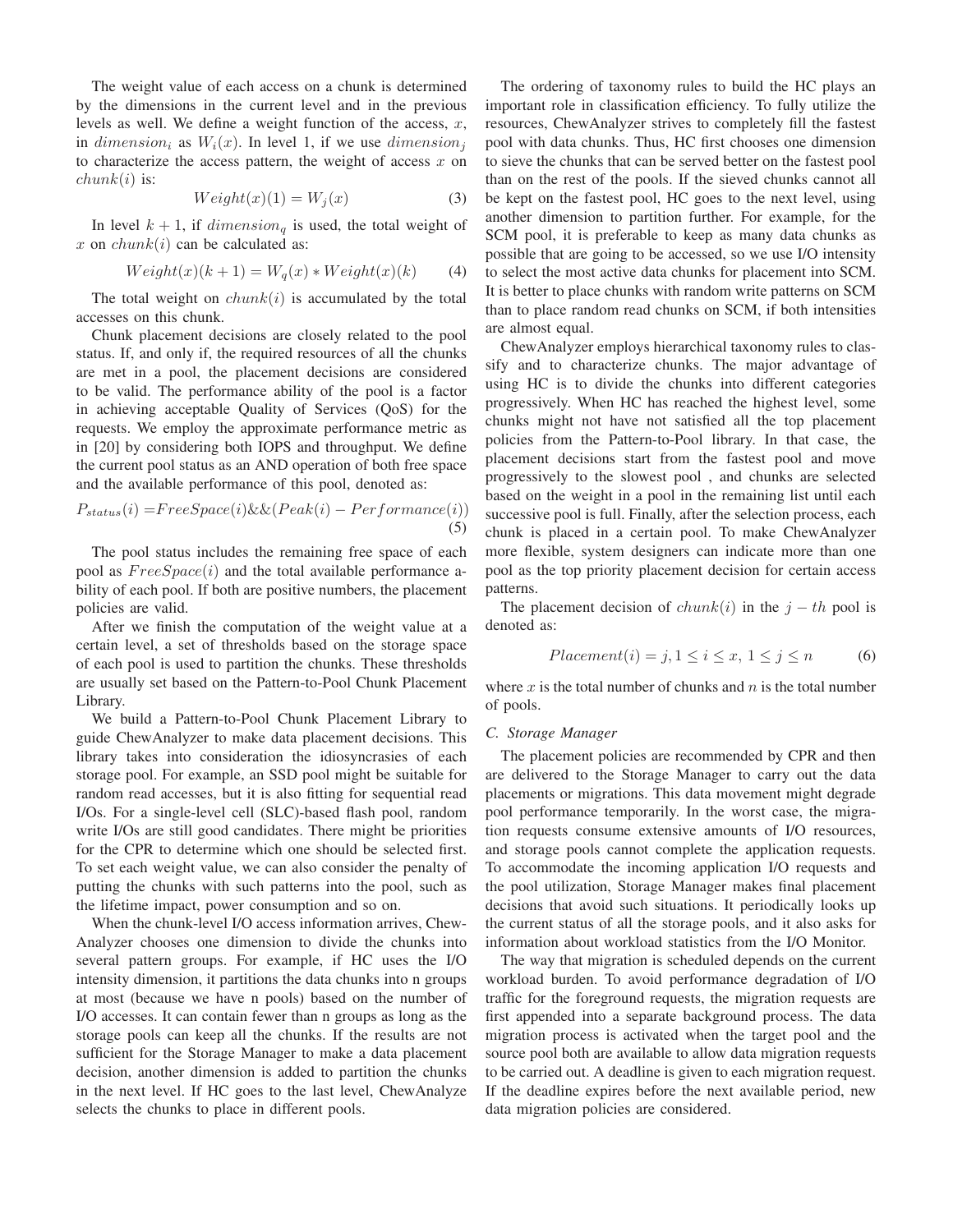#### IV. EVALUATION

We evaluated ChewAnalyzer by replaying real enterprise block I/O traces on a Linux platform. We built a three-pool prototype that was based on Linux device mapper (DM) [3]. We used Linux kernel version 4.4. The heterogeneous storage controller worked as a standard Linux block driver in the DM, which managed the block devices linearly. Our trace replay engine was implemented through libaio [8] on the user level. We enhanced the heterogeneous storage controller to perform chunk-level data migration by using the "kcopyd" mechanism in the DM [7]. The chunk migration manager communicated with ChewAnalyzer through sysfs [13]. Data chunks were triggered to move from one pool to another. To maintain the mapping after migration, we recorded the chunks by using a mapping table in the memory. Each tuple contained the logical chunk ID and the physical address chunk ID on a pool. We run the experiments on a Dell PowerEdge server that was configured with a Seagate 8 TB HDD, a Samsung 850 PRO 512GB SSD, 48GB DDR3 memory (SCM was emulated by changing the memmap kernel parameter [12]), and an Intel Xeon E5-2407 2.20 GHz CPU.

Sequential detection was non-trivial. In our evaluation, sequential I/O patterns were carefully classified and detected as in [24]. The baseline methods that we used to compare with ChewAnalyzer contained the following two existing policies:

- Greedy IOPS-only Dynamic Tiering (IOPS-only): IOPS-only is used widely as a heuristic approach to group hot data. This policy measures the IOPS on each chunk to migrate data chunks tier by tier.
- Extent-Based Dynamic Tiering (EDT) [20]: EDT migrates fixed size data chunks tier by tier considering both IOPS and random/sequential accesses.

We ran the four policies by replaying the four traces as summarized in Table III,  $prxy_0$ ,  $proj_2$ ,  $hadoop13$ , and backup15. To carry out migration, we devided the running time into fixed-size epochs (45-minute for  $\eta r x y$ ), 1-hour for  $proj_2$ , and 20-minute for both  $hadoop13$  and  $backup15$ ). In addition, the total number of requests in each window was set to less than 20,000, and chunk size is set to 256MB. In the following experiments, the storage configurations as (SCM, SSD) for hadoop13, backup15, proj\_2, and  $prxy_0$ are (10GB, 100GB), (10GB, 100GB), (10GB, 40GB), and (2GB, 10GB), respectively.

Figure 4 shows the normalized average I/O latency. For all four cases, the IOPS-only policy has the highest latency. With lower I/O latency, ChewAnalyzer outperforms EDT and IOPSonly. Compared with IOPS-only, ChewAnalyzer accelerates I/O access for the four different configurations by 26%, 13%, 24%, and 23%, respectively. ChewAnalyzer's acceleration is exceptionally high in comparison because IOPS-only and EDT do not perform fine-grained access pattern classification. With HC, ChewAnalyzer analyzes more access pattern dimensions.

Figure 5 depicts the normalized total amount of data that was migrated. For the backup trace, both IOPS-only and EDT have almost the same amount of migration load. ChewAn-



Fig. 4. Normalized average I/O latency for the four policies.



Fig. 5. Normalized total data migration amount

alyzer has 45% less migration load compared with IOPSonly. For the  $prxy_0$  trace, ChewAnalyzer reduced the total amount of data that migrated by 46% and 64% compared with EDT and IOPS-only, respectively. Both IOPS-only and EDT perform data movement tier by tier, which can incur extra migration load. In addition, the migration overhead hurts overall performance if storage devices are connected through an external network.

Another factor to consider is that flash-based SSDs have asymmetric read and write speeds. Moreover, flash has a wear-out problem that affects the lifetime of the drives. In the configuration of the Chunk-to-Pattern Chunk Placement Library, ChewAnalyzer prioritizes the write-dominated chunks on SCM to reduce the write load on the SSD. Figure 6 shows the normalized write request distribution on each pool for the  $prxy_0$  trace. ChewAnalyzer increases the write load on SCM but reduces the total write times on the SSD. This approach significantly reduces the write load on SSD and lengthens its useful life.

In summary, our experiments show that ChewAnalyzer outperforms the other two policies by lowering the average I/O latency. In addition, it reduces the migration load and the random write load on an SSD.

#### V. RELATED WORK

Following is a summay of related work and a comparison with ChewAnalyzer.

# *A. Tiered Storage Management*

Recent research has focused on improving storage cost and utilization efficiency in different storage tiers. ExaPlan [23] [22] considers access-pattern-aware data placement by using a queueing model to minimize system's mean response time for large tiered storage systems. It mainly supports SSDs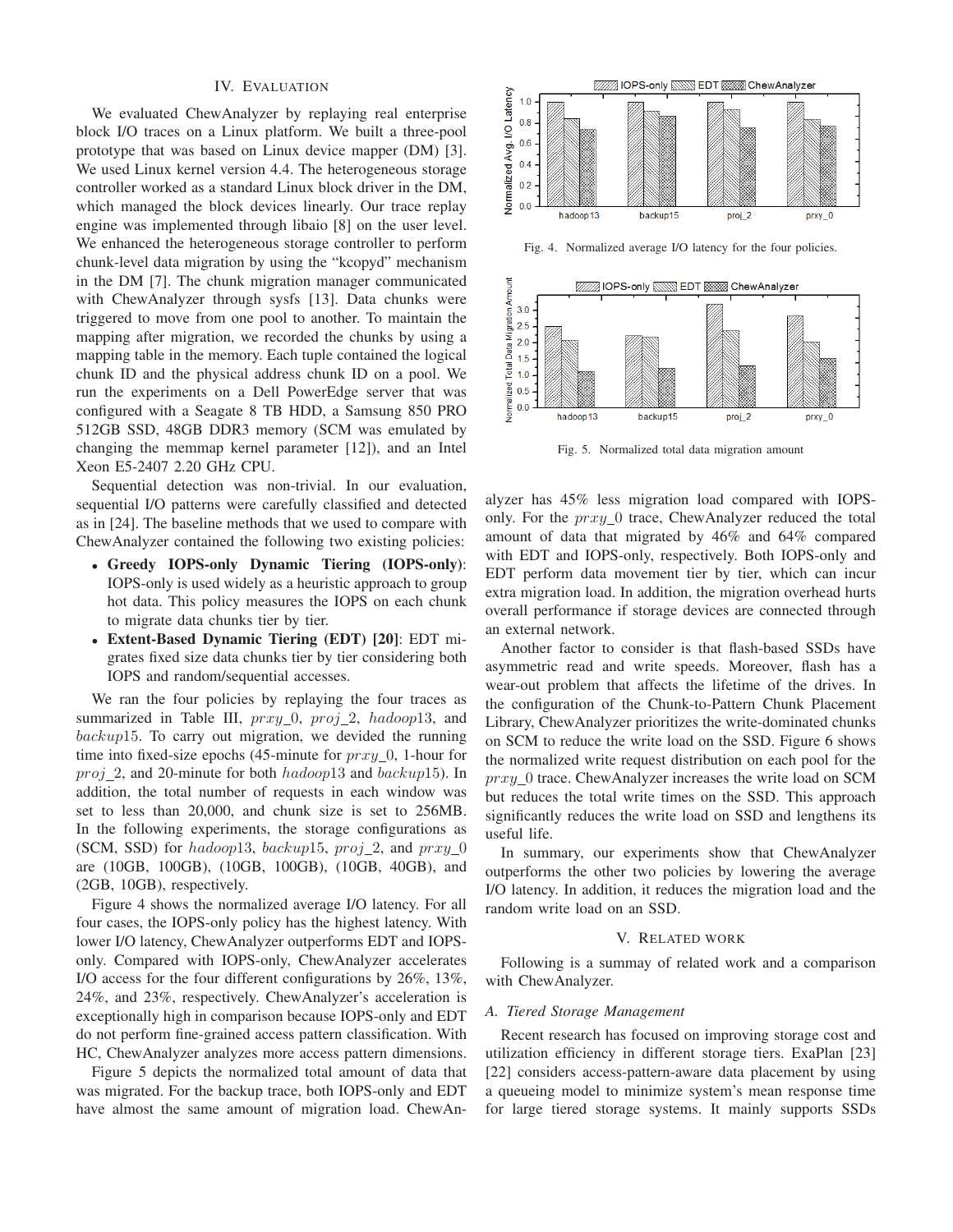

Fig. 6. Distribution of write requests on each pool.

and HDDs, as well as their disk-array counterparts. Guerra et al. [20] built a dynamic tiering system that combines SSDs with SAS and SATA disks to minimize costs and power consumption. IOPS and throughput are considered to carefully control the overhead because of the extent-based migration. CAST [16] provides insights into the design of a tiered storage management framework for cloud-based data analytical workloads. File-level based HSM [21] [31] takes advantage of the fact that data does not have the same value during any given period of time for applications. In HSM, data migration conditions are typically based on the ages of files, the types of files,the popularity of files, and the availability of free space on the storage device [21]. However, the mechanisms that have been used in earlier approaches cannot be directly applied to fully connected differentiated storage pools that including SCM, SSDs, and HDDs, mainly because these mechanisms generally ignore the special read and write properties between SSDs and SCM. ChewAnalyzer uses a different method to determine and to use access patterns to facilitate data placement, and it focuses on multiple storage pools ( $\geq$  3), each of which consists of one type of storage device.

# *B. I/O Workload Characterization*

The theory of I/O workload characterization provides a useful abstraction for describing workloads more concisely, particularly with respect to how they behave in hierarchical storage systems. A large body of work from the storage community explores methods for representing workloads concisely. Chen et al. [29] and Seo et al. [15] exploit workload features through machine learning techniques. Tarasov et al. extract and model large-block I/O workloads with feature matrices [32]. Delimitrou et al. model network traffic workloads by using Markov chains [19]. Bonfire [38] accelerates the cache warm up by using more efficient preload methods. Windows SuperFetch [14] preloads the frequently used system and application information and libraries into memory based on the historical usage pattern to reduce the system boot and application launching time. CAST [16], a storage tiering frame-

work, performs cloud storage allocation and data placement for analytical workloads to achieve high performance costeffectively. These related studies focus mostly on identifying the data that should be brought into the fast tier for higher efficiency based only on IOPS and intensity of workloads, but ChewAnalyzer concentrates on seeking chunk-level data management to efficiently incorporate differentiated storage pools.

# *C. SSD and SCM Deployment in Storage Systems*

Deployment of NAND flash memory based SSDS in storage systems has increased over the past decade because of its advantages, such as its light weight, high performance and low power consumption. However, the limited P/E cycles may accelerate wear-out of flash chips in SSDs, which is always a potential reliability issue in SSD-based storage systems [25] [17]. The relative high cost of write operations is still the performance bottleneck of flash memory. Hybrid HDD and SSD storage systems have been extensively studied [34]. For example, GREM presents dynamic SSD resource allocation in virtual machine envrioments [37]. Today's PCIe-based SCMs represent an astounding 1000X performance increase compared with traditional spinning disks (∼100,000 IOPS versus ∼100) [28]. To maximize the value that is derived from high-cost SCM, storage systems must consistently be able to saturate these devices. Despite the attractive performance of these devices, it is very challenging to effectively slot them into existing systems. Hardware and software must be designed together with an aim of maximizing efficiency. In ChewAnalyzer, we better utilize the unique price-performance tradeoff and idiosyncrasies of SCM, SSDs, and HDDs in a fully connected differentiated storage system.

# VI. CONCLUSION

We have studied an architecture with fully connected differentiated storage pools. To analyze the internal access patterns and to efficiently place data in such a complete topology, we propose a chunk-level storage-aware workload analyzer framework, abbreviated as ChewAnalyzer. In particular, Chew-Analyzer employs a Hierarchical Classifier to analyze the chunk patterns step by step. ChewAnalyzer improves the initial data placement and migrates data into the proper pools directly and efficiently. In this study, we did not consider variable size chunks, the connection cost , or the available bandwidth between different storage pools. These considerations will be included in our future studies.

# **ACKNOWLEDGMENTS**

We would like to thank the anonymous MASCOTS reviewers for their helpful comments to improve the previous draft of this paper. We also thank Al Andux, Ajay Bakre, Jerry Fredin, and Art Harkin from NetApp and all the members in the CRIS group for their suggestions and support. This work was partially supported by NSF awards 1305237, 1812537, 1421913, 1439622 and 1525617.